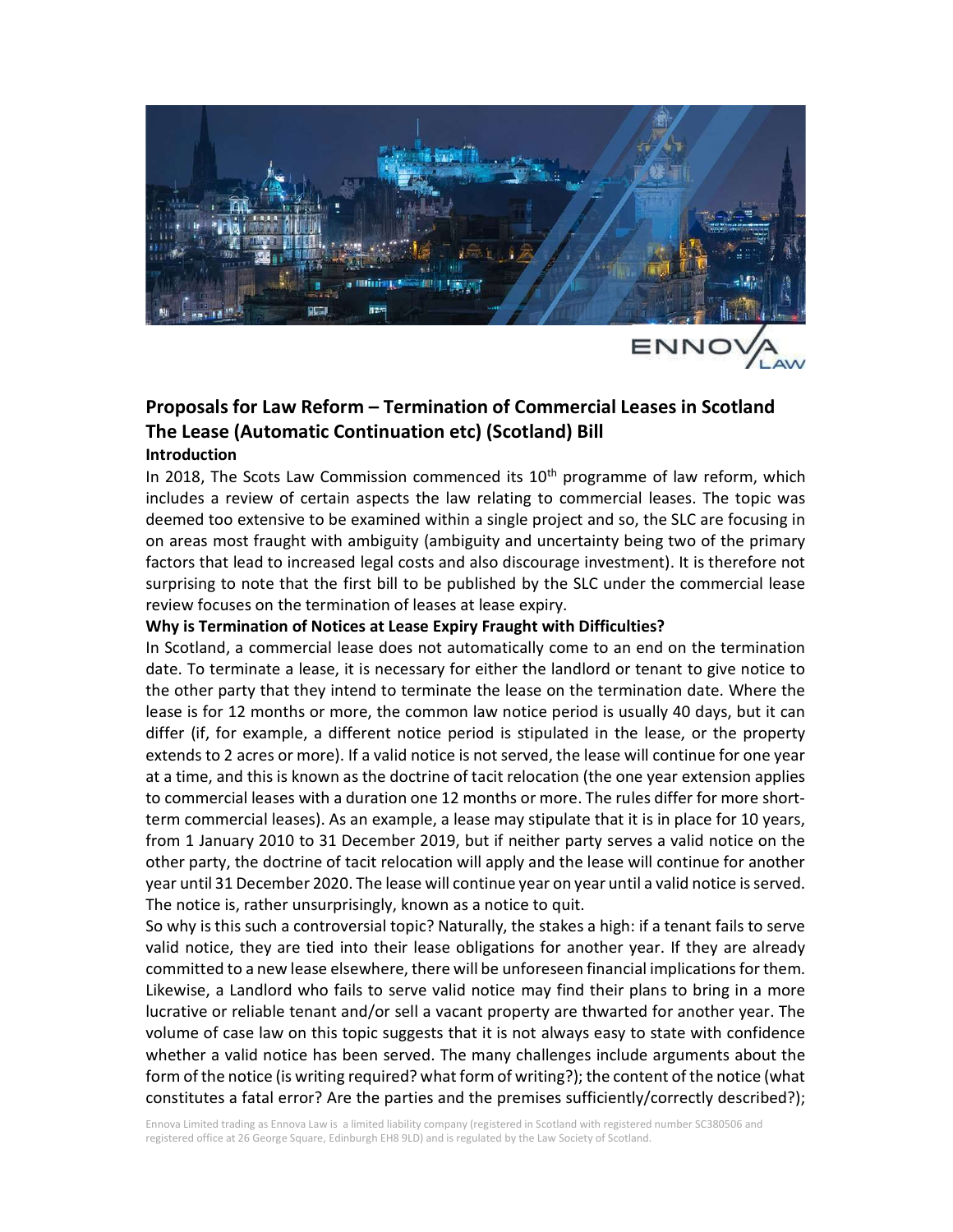service (has the notice been properly served? is electronic service sufficient? Have the deemed serve provisions been complied with?). The list of potential obstacles is, sadly, longer than anyone serving notice would hope for.

#### Proposals for Reform

Following consultation, the Commission concluded that in numerous respects "the existing common law rules of tacit relocation formed an uncertain and ill-defined foundation on which to build any reforms". As such, the proposals for reform seek to replace the current common law with a statutory scheme, which should "clarify reform and partially codify the existing law". So, what changes are proposed in the draft Lease (Automatic Continuation etc.) (Scotland) Bill? Some of the most significant proposed reforms are as follows:

- $\clubsuit$  The Scots Law Commission propose that we retain the doctrine of tacit relocation, but rename this as 'automatic continuation' and allow parties the option to contract out of its use;
- $\cdot \cdot$  With regards to the period of automatic continuation of lease, the Bill proposes that leases of one year or more will be continued for one year (parties can contract out of this so long as the period stated in the lease is not less than 28 days);
- $\cdot \cdot$  In so far as commercial leases with a duration of more than one year are concerned, the draft Bill proposes that the standard period of notice for a notice to quit is extended from 40 days to 3 months. The 3 month notice period will apply to leases of 6 plus months, too. Where leases of less than six months are concerned, the notice period is half the duration of the lease;
- $\div$  The draft Bill clarifies that notices can be served by electronic means (eg email);
- $\div$  The draft Bill include details of the form and the minimum content of the notice. Amongst other things, the Bill proposes that the notice must be in writing and must include the sender's name and postal address (the postal address requirement does not apply to a tenant who is giving notice electronically). It stipulates that the notice should include a sufficient description of the property and brings in a 'reasonable recipient' test to help in assessing when a description will be deemed to be sufficient;
- $\div$  It includes provisions that clarify the date upon which a notice will be deemed to be served.

## Thoughts on the Proposed Reform

The SLC received responses from 39 consultees and overall, they were strongly in favour of reform, so we anticipate that this Bill will be well received by solicitors. In practice, will it simplify matters for commercial landlords and tenants and incentivise investment in commercial property? Only time will tell. The proposed system only involves partial codification, and case law will still be relevant, but even having a partially codified system reduces ambiguity, and thereby reduces the scope for litigation, too, which certainly seems to be a positive development.

We suspect many commercial landlords and tenants will welcome the ability to contract out of tacit relocation (or automatic continuation), too. From a practical perspective, however, diligence on the part of the landlord and tenant will be as important as ever, particularly as the lease termination date looms, and it will be imperative to conduct a review of the lease in order to ascertain what, if any, provisions apply at termination. If, as the Bill proposes, the notice period for commercial leases with a duration of 6 months and over is increased from 40 days to 3 months, landlords and tenants would be well advised to conduct a review earlier

Ennova Limited trading as Ennova Law is a limited liability company (registered in Scotland with registered number SC380506 and registered office at 26 George Square, Edinburgh EH8 9LD) and is regulated by the Law Society of Scotland.